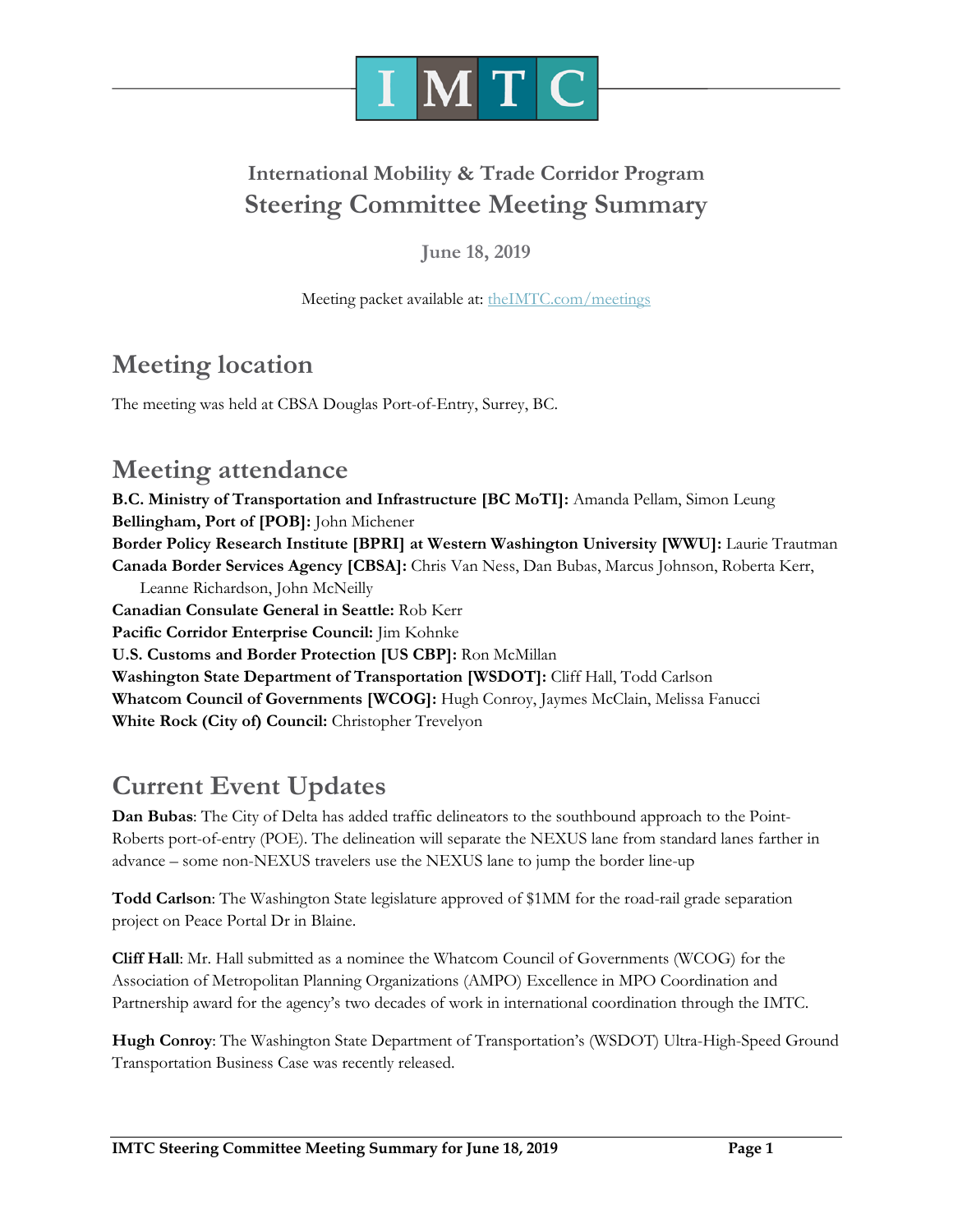#### **INTERNATIONAL MOBILITY & TRADE CORRIDOR PROGRAM**

#### www.theIMTC.com

#### $(360) 685 - 8385$

**John McNeilly**: There was a recent incident at the Canada Border Services Agency (CBSA) Aldergrove POE. Equipment used the for construction on Highway 13 rolled downhill and caused damage to Aldergrove facility building and canopy. Repairs to the building will be ongoing for the next several months.

**John Michener**: The Port of Bellingham is working with U.S. Customs and Border Protection (CBP) to create a Foreign Trade Zone on the Bellingham waterfront.

**Laurie Trautman**: The next Pacific Northwest Economic Region (PNWER) annual summit will be in Saskatoon, Saskatchewan from July 21 to 25.

**Melissa Fanucci**: An updated draft of the Peace Arch-Pacific Highway Pedestrian Signage plan is being finalized. There will have a signage plan meeting following the next IMTC meeting on September 19.

**Rob Kerr**: The Canadian Consulate General in Seattle will be doing a border tour with the Western Governors' Association (WGA).

# **Overview of the June 18-19 Canada-US Transportation Border Working Group (TBWG) meeting in Burlington, VT**

**Hugh Conroy**: Mr. Conroy and Melissa Fanucci attended the Transportation Border Working Group (TBWG) meeting in Burlington, Vermont from June 18-19. As part of the meetings, they toured the small East Richford POE.

The meetings included discussion of the old Border Infrastructure Investment Plan (BIIP) and strategies of collaborating on planning between agencies and scaling the BIIP-style format to the regional level.

**Melissa Fanucci**: There was discussion of a border infrastructure inventory that would list key infrastructure, technology, and operations at each POE.

**Hugh Conroy**: WCOG staff reviewed the IMTC's origins and current infrastructure planning and construction activity in the Cascade Gateway.

**Ron McMillan**: The CBP Pacific Highway booth expansion/reconfiguration is fully funded and will begin in the Fall. Tim Younkins has become the acting Port Director at Lynden. Former Lynden Port Director Phil Stanford has moved to Bellingham.

**Hugh Conroy**: WCOG staff also reviewed the IMTC Peace Arch-Pacific Highway pedestrian signage plan, the recent border incident tabletop exercise, and examples of data collection and regional collaboration, including the Peace Arch-Pacific Highway Traffic Study.

There was discussion of future study possibilities, such as Sumas-Abbottsford-Huntingdon and Lynden-Aldergrove POE redevelopment and future demand/routing scenarios. The NEXUS program, its continued growth, and recent survey results were also discussed.

**Melissa Fanucci**: Examples of the Border Data Warehouse update with Tableau dashboard capabilities were shown.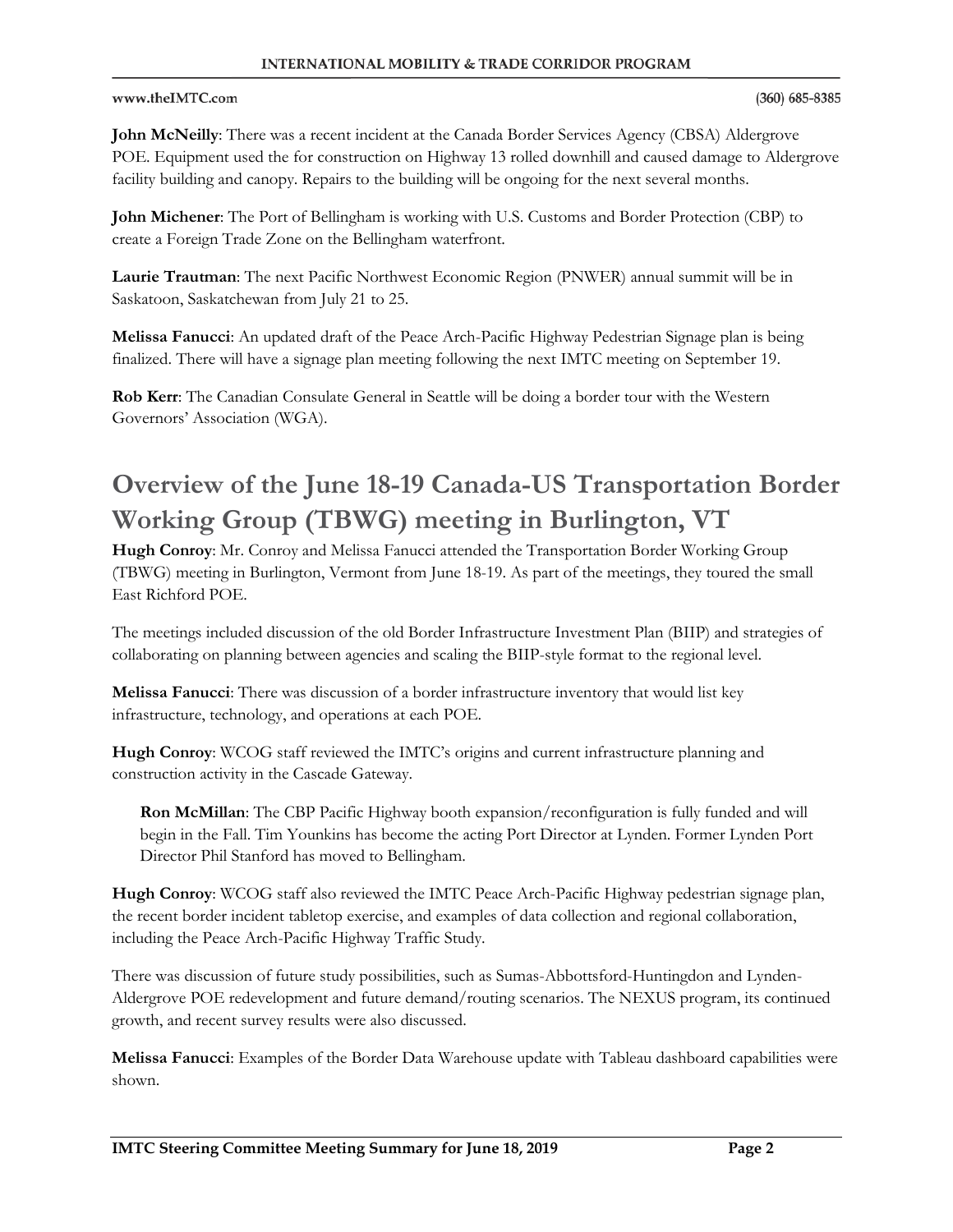# **Discussion on early work on the IMTC Aldergrove-Lynden/Abbotsford-Huntingdon-Sumas Traffic Study**

**Hugh Conroy**: Mr. Conroy has been assembling statistics for an Aldergrove-Lynden/Abbotsford-Huntingdon-Sumas traffic study. The study will in part provide IMTC agencies with a document analyzing the need for a NEXUS lane at the Lynden POE. Freight routing patterns through the eastern Cascade Gateway are also being analyzed.

### **Freight origin-destination patterns/routes**

**Hugh Conroy**: Mr. Conroy reviewed freight origin and destination patterns observed from the 2015 IMTC Border Freight Operations study. The study matched origins and destinations with the specific POEs used to cross the border. This kind of analysis allows for observing patterns in routes and identifying more optimal POE routing.

There is a large percentage of empty trucks crossing southbound through the Lynden POE.

**Dan Bubas**: The CBSA Aldergrove POE was constructed with the ability to expand as future border volume dictates.

**Amanda Pellam**: Metro Vancouver is currently going through an update of a regional growth strategy which will help preserve the industrial land-uses and current industries in the Lower Mainland. Metro Vancouver's area of coverage does not extend to Abbotsford or Chilliwack, however the finalized policies may affect freight routing through Pacific Highway.

### **Baseline analysis of NEXUS use and potential**

**Hugh Conroy**: The 2018 IMTC Passenger Vehicle Intercept Survey collected data on the reasons for non-NEXUS users not being enrolled in the NEXUS program. Several categories of response indicate a population of cross-border drivers who could be better targeted with media and awareness about the benefits of the NEXUS program.

# **Peace Arch-Douglas and Pacific Highway Traffic Study update: Adding scenarios of increased NEXUS enrollment**

**Jaymes McClain**: Earlier this year, WCOG developed a traffic study that estimated the effects of increased lane capacity at the CBP Pacific Highway POE and decreased capacity at the CBSA Pacific Highway POE due to port construction. The analysis was conducted using WCOG's border area simulation model, developed in ExtendSim. To forecast border traffic volumes, staff used population growth estimates for Washington State and British Columbia. The original scenarios with forecast traffic volumes were run without any change in the proportion of border-crossers using the NEXUS lane. However, NEXUS enrollment in the region has grown significantly over the past decade and is anticipated to continue to grow.

WCOG has traffic data from CBP and CBSA that splits NEXUS and standard lane usage going back to 2010. Using the program Tableau to analyze the trend of the increase in NEXUS usage over the past 9 years, a forecast was developed to estimate the ratio of NEXUS lane users at the Peace Arch-Douglas and Pacific Highway POEs out to 2022. Forecasting to further years was deemed too inaccurate for this analysis. For